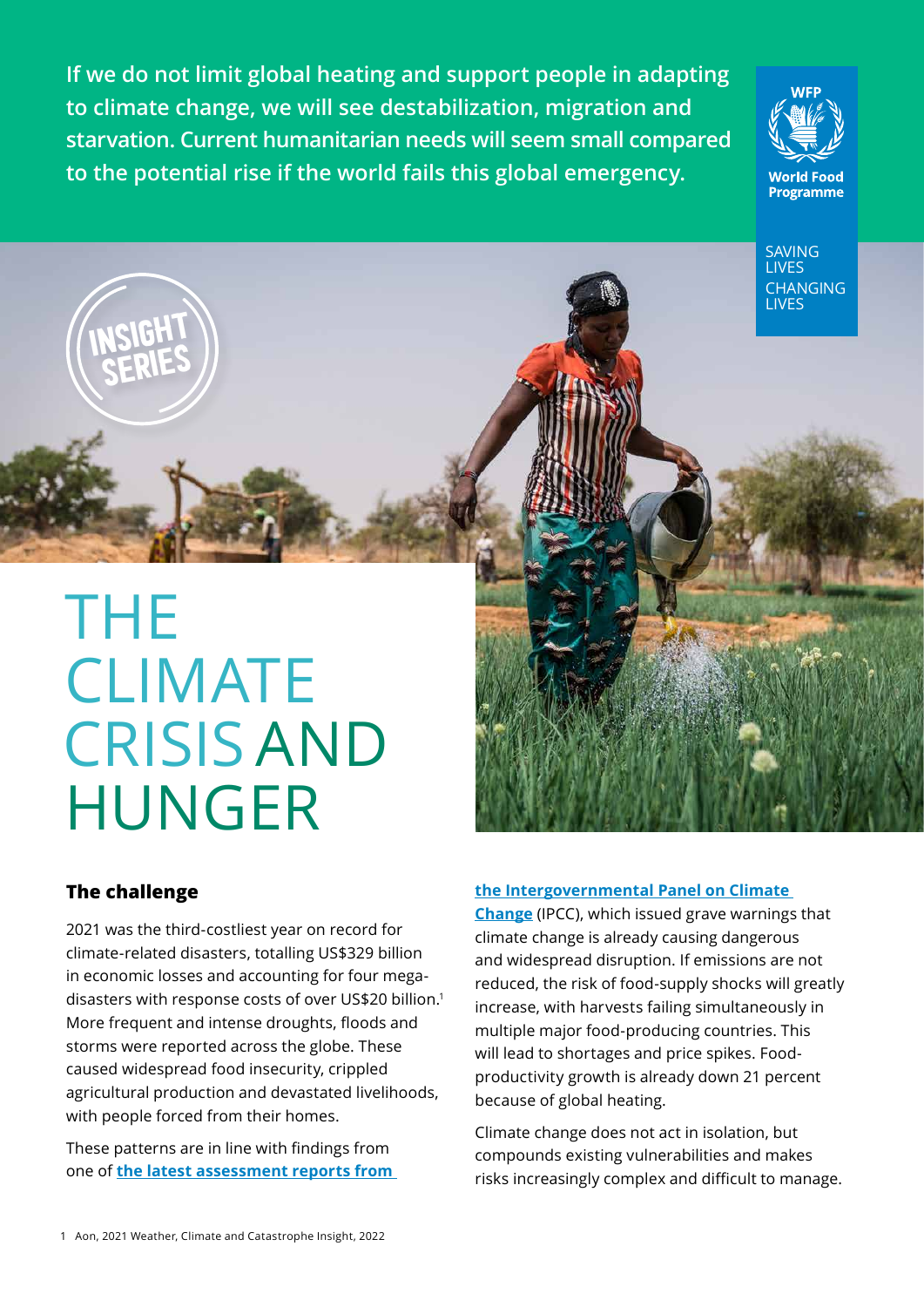The IPCC report highlighted that the world risks surpassing 1.5°C of warming in the next two decades which, even if temporarily exceeded, would result in irreversible impacts. Every inhabited region of the world experiences the effects of climate change, but not all in the same way. Over 40 percent of the global population already lives in places that are highly vulnerable to climate impacts. These communities contribute least to the problem, but are faced with the worst impacts and have limited means to cushion the blows.



### **Figure 1: Global mean temperature increase by 2100**

**Source:** Climate Action Tracker, 2021

The world is underinvesting in climate action. Climate finance is risk averse and fails to reach areas where losses and damages outpace the capabilities of governments and the international aid system to respond. According to **[the UNDP Climate Finance](https://www.undp.org/publications/climate-finance-sustaining-peace-making-climate-finance-work-conflict-affected-and)  [for Sustaining Peace Report](https://www.undp.org/publications/climate-finance-sustaining-peace-making-climate-finance-work-conflict-affected-and)**, over the past seven years, extremely fragile states averaged US\$2.1 per person per year in climate finance, compared to US\$161.7 in non-fragile states.

Climate action failure was ranked as the most severe risk in the **[World Economic Forum's Global](https://www3.weforum.org/docs/WEF_The_Global_Risks_Report_2022.pdf)  [Risks Report 2022](https://www3.weforum.org/docs/WEF_The_Global_Risks_Report_2022.pdf)**. This failure is considered the most severe threat in both the medium term (2-5 years) and long term (5-10 years), further highlighting that this is not a problem of future generations but a current global issue. Environmental risks made up half of the top ten identified risks for the next decade, with extreme weather and biodiversity loss ranked second and third respectively.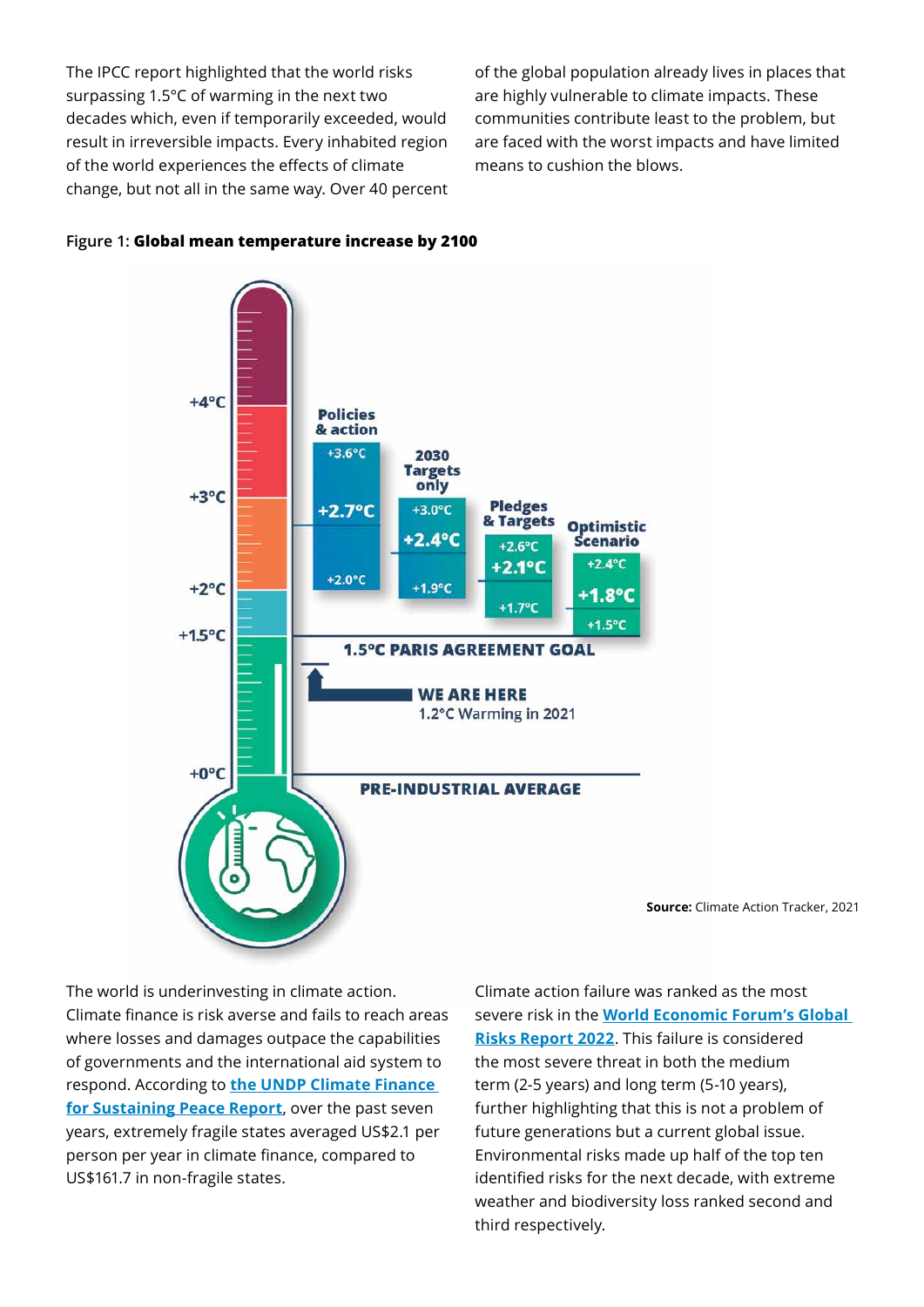### **Global priorities for climate adaptation action**

## Prioritize climate action in vulnerable and fragile contexts

More climate finance must be directed to fragile states, as highlighted in the UNDP report, to limit the climate-related risks in areas where they often hit the hardest and are felt most profoundly. The international aid system should stop limiting adaptation investments to development contexts and ensure vulnerable areas receive more than essential humanitarian funding.

# 2 Channel urgent funding<br>to integrated adaptation<br>programmes at scale to integrated adaptation programmes at scale

Urgent global action is needed to scale up climate adaptation and protect the most vulnerable. Funding must be more sustained and predictable, allowing humanitarian and development organizations to change lives over the long term and plan for scale as needs increase. It must be additional to life-saving humanitarian assistance, to ensure governments are not forced to choose between saving lives and changing lives.

### Strengthen partnerships and innovation at the nexus between humanitarian and climate action

The climate crisis is outpacing the capabilities of governments and the international aid system to respond to escalating humanitarian needs. Partnerships between humanitarian and development actors must be strengthened, and climate change recognized as both a humanitarian and development issue. Climate action requires integrated approaches which combine nature-based solutions with access to climate and early-warning information, and financial safety nets.

### **Figure 2: Average overall funding per capita by country fragility classification 2014-May 2021 (not including co-financing)**